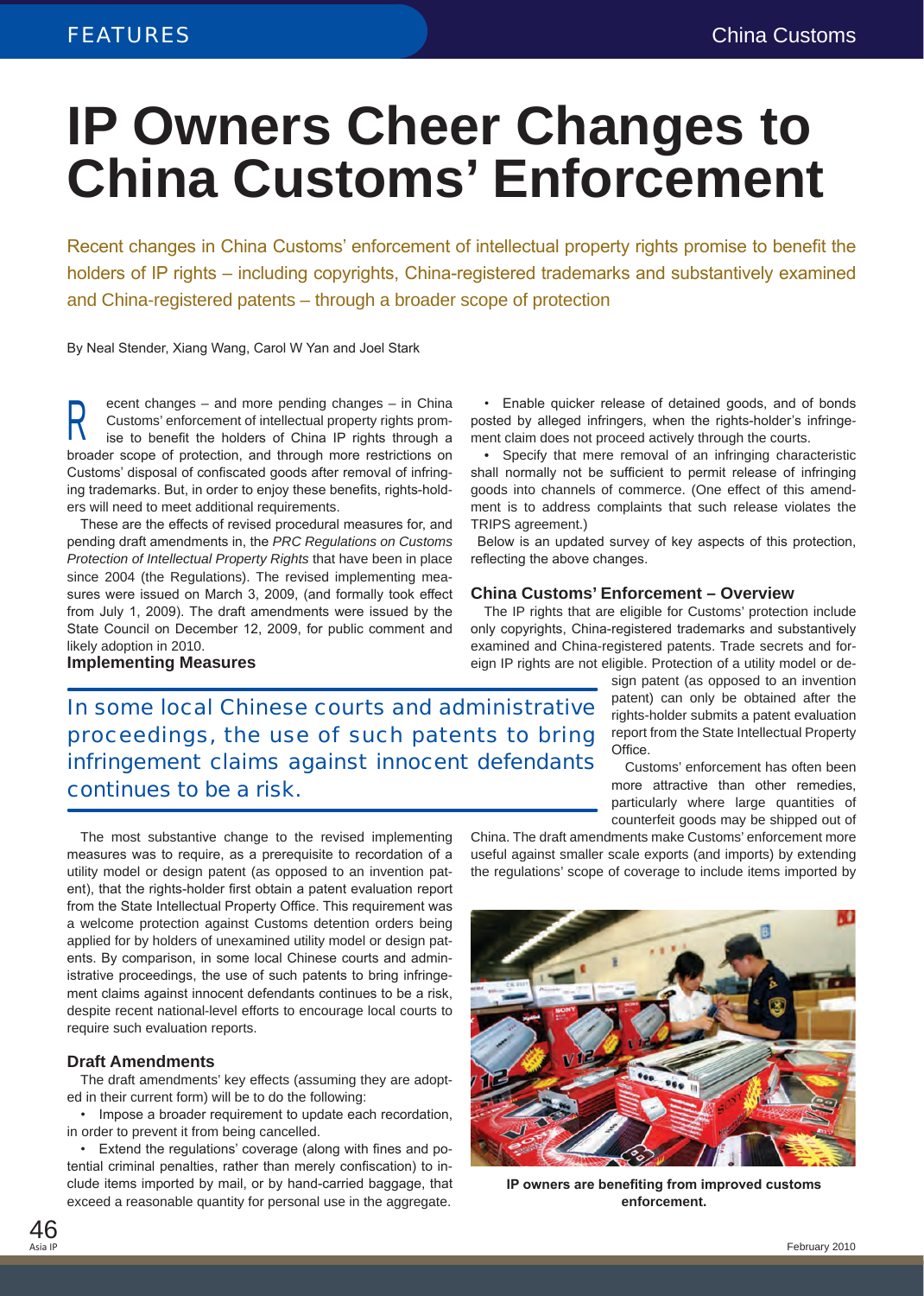mail or by hand-carried baggage that exceed a reasonable quantity for personal use in the aggregate, even if they are divided into multiple mailings or hand-carried entries. In the past, such importation would only risk confiscation. Under the draft amendments, violators may also be subject to fines (of up to 30% of the goods' value) and even criminal prosecution.

There are two basic methods to obtain Customs' assistance: (i) a passive approach, in which the rights-holder records its IP rights with Customs, and requests detention of goods after being informed by Customs of the suspected infringement of its IP rights; and (ii) an active approach, in which the rights-holder

When Customs detains a shipment, it will notify the rights-holder in writing. The rights-holder is entitled to request the continued detention of the goods.

requests Customs to detain infringing goods without first being informed of the infringement by Customs (this second approach is available even if the IP rights have not been recorded with Customs).

#### **Recordation**

Recording IP rights in advance of alleging a particular case of infringement is not a prerequisite for Customs' protection, but there are advantages to doing so. Recordation enables Customs officials to monitor imports and exports for infringing goods. Moreover, the documentation necessary to request detention of infringing goods is simpler for IP rights that have been recorded in advance.

To record IP rights with Customs, the rights-holder must make a recordation application with, and pay a fee to, the General Administration of Customs. Separate applications (and fees) must be filed for each IP right. Trademark owners relying on multipleclass filings through the Madrid Protocol should keep in mind that China Customs recordation only becomes possible after the CPMO (China Trademark Office) confirms that the international registration is extended to China, and entails submission of a separate recordation application for each trademark and each registered class of goods.

The recordation is valid for a term of 10 years, and may be extended for additional 10-year terms. But the term cannot extend beyond the term of validity (if any) of the underlying IP right. (Trademarks in China cease to be valid upon registration expiry without renewal, while registration is not necessary in order for a copyright to remain valid and recordable). Applications for renewal of recordation must be filed 6 months before expiration. No fee is payable for renewal, or for changes.

Changes to the recordation must be registered within 30 working days. Under the draft amendments, Customs must cancel the recordation if the filing is not made within the deadline. The draft amendments further specify that an update filing is required after changes to *any* information contained in the recordation – including information unrelated to the IP rights (such as a change in address of the rights-holder). This filing was previously required only when information directly concerning the IP right was changed (e.g. licenses, classification of goods, etc.).

### **Enforcement Initiated by Customs**

Customs actively monitors imports and exports for infringement of recorded IP rights. If Customs suspects that goods infringe recorded IP rights, it can prevent release of the goods and can initiate an investigation. Customs officials are permitted to question consignees and/or consignors in the course of their investigation.

When Customs detains a shipment, it will notify the rights-holder in writing. The rights-holder is entitled to request the continued detention of the goods by submitting a formal detention request and providing a security deposit – if a general deposit was not previously provided (further details on deposits are provided in the section below headed Security Deposits). The deadline for this request is three days after receipt of the notice from Customs. If

> the detention request and deposit are in order, Customs will continue its detention of the goods and send the "consignee/ consignor" a detention notice.

> The rights-holder must continue to actively assert its rights in court after the goods are detained. Customs is required to release detained goods if one of the following occurs: (i) a court does not is-

sue a notice supporting the continued detention of the goods within 50 days following the issuance of the detention notice; (ii) the consignee/consignor posts a counter bond equal to the value of the goods (the counter bond is only effective for goods infringing patent rights); or (iii) Customs determines infringement did not occur.

The draft amendments enhance, to some extent, the protection of consignees/consignors of detained goods. For instance, Customs is explicitly required to release the goods if the rightsholder withdraws the detention request within 30 working days from the date Customs detained the goods. (Previously there were no clear provisions handling abandoned requests for Customs' enforcement.) Additionally, Customs must return the counter bond to the consignee/consignor if a court does not support the preservation of the counter bond within 20 working days from the date of the goods were released. (Previously Customs could defer return of the counter bond until the close of concurrent infringement litigation, which often resulted in excessive delays in remittance of funds.)

### **Initiated Enforcement Initiated by Rights-holder**

A rights-holder is permitted, at any time, to make an ad hoc request for Customs' enforcement, regardless of whether the IP rights are recorded (although the documentation is simpler for recorded IP rights). To do so, the rights-holder needs to submit a detention request and pay a security deposit equal to the value of the goods to be detained (further details on deposits are provided in the section below headed Security Deposits).

Unlike the Customs-initiated process, Customs will detain the goods only if it is satisfied that the rights-holder has provided evidence "sufficient to show that infringement clearly exists." Evidence will be deemed to be "sufficient" if it shows that (i) the goods infringe IP rights, and (ii) the import or export of the suspect goods is imminent.

Customs must release the goods under the same basic circumstances as under the Customs-initiated process, with one key difference: The deadline to obtain the court's notice supporting continued detention of the goods is 20 days, rather than 50 days for the Customs-initiated process.

### **Security Deposits**

There are two basic types of security deposit: (i) specific purpose, and (ii) general purpose. For rights-holder-initiated enforcement, only the specific purpose deposit is available, which must